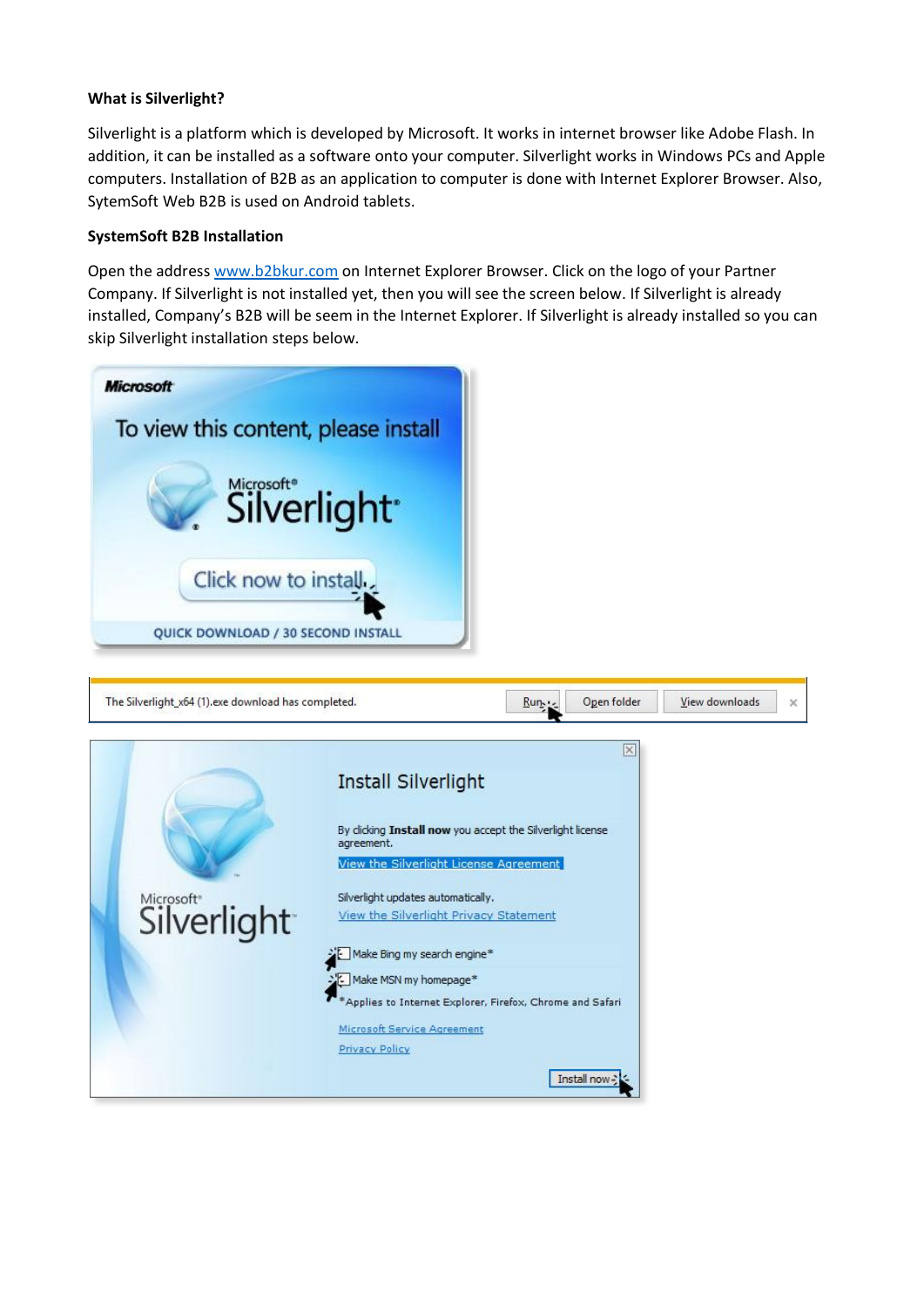

## **B2B Installation as A Desktop Application**

Right click on the screen with the mouse. Click on the '**Install B2B into this computer**' from drop down menu. Company's B2B icon adds to user's desktop.

Silverlight Install B2B into this computer.

|                                   | The publisher could not be verified. Are you sure you |                                                                            |
|-----------------------------------|-------------------------------------------------------|----------------------------------------------------------------------------|
| want to install this application? |                                                       |                                                                            |
|                                   |                                                       |                                                                            |
|                                   | Install                                               | Cancel                                                                     |
|                                   | Name:<br>Publisher: Unverified<br>More options        | This application does not have a valid digital signature that verifies the |